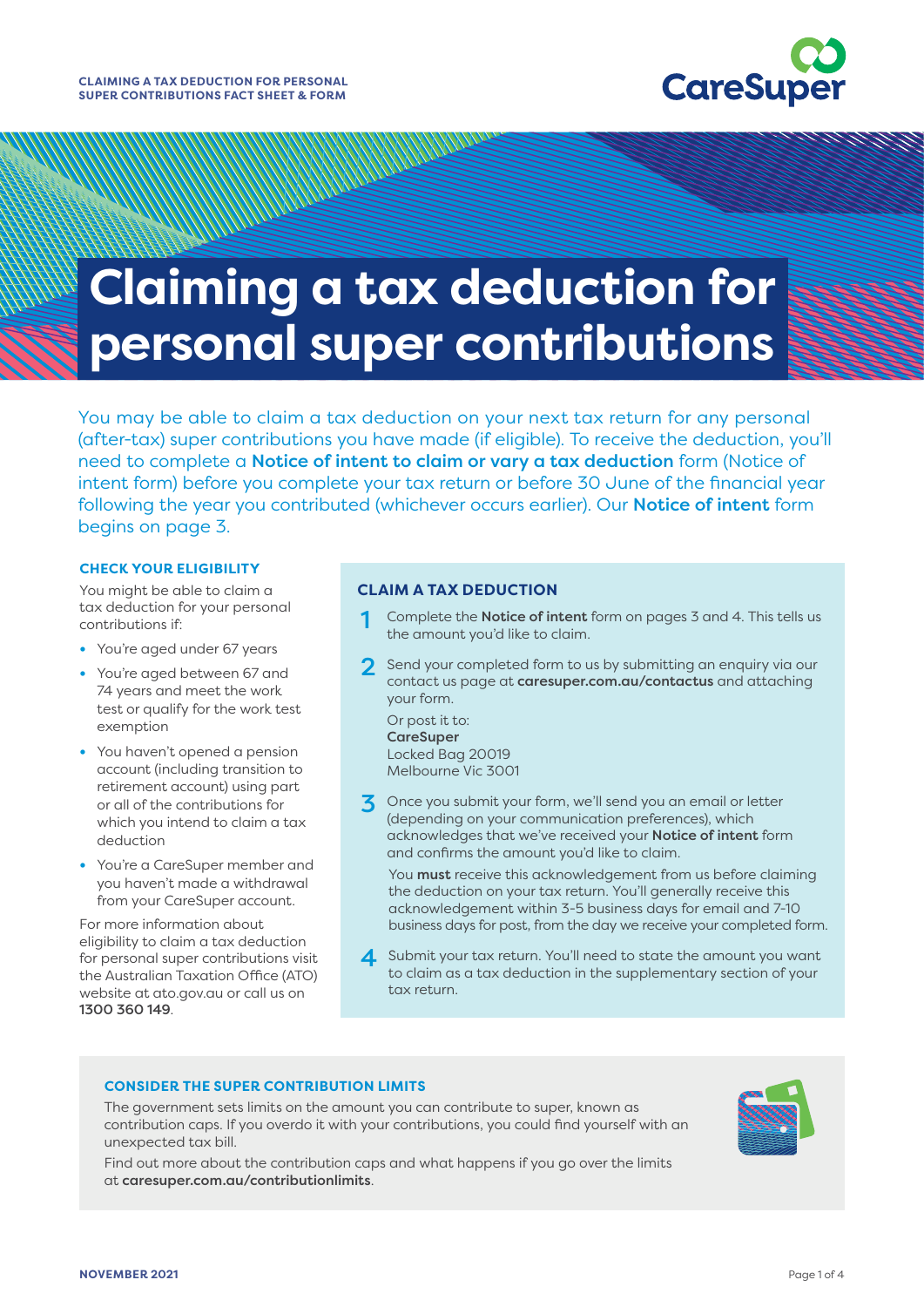

#### **TIMING IS KEY**

You must give a **Notice of intent** form to us **before** whichever of the following happens earliest:

- **•** Lodging your tax return for the financial year in which the contribution(s) were made
- **•** The last day of the financial year after the financial year in which you made the contribution(s).

#### MAKING A WITHDRAWAL

If you want to make a withdrawal from your CareSuper account and you've made a personal

contribution that you'd like to claim a deduction for, you should give us a **Notice of intent** form before making your withdrawal.

If you've received a payment or had a partial rollover between the date of the contribution and submitting a Notice of intent form (ie. CareSuper no longer holds all or part of the contribution), the amount available for you to claim will be pro-rated.

#### CONTRIBUTION SPLITTING

If you're planning to split part or all of your contributions with your spouse, but you also want to claim a tax deduction for them you must provide us with a Notice of intent form before lodging an application to split the contribution(s). If you lodge these the other way round and we've accepted your application to split your contribution(s), we won't be able to accept your Notice of intent form.

#### Notice of intent form begins on page 3.



Have a question about claiming a tax deduction? We might've answered it at [caresuper.com.au/claimdeduction](http://www.caresuper.com.au/claimdeduction). If we haven't answered your question, you can call us on 1300 360 149, 8am-8pm weekdays (AET).

#### **MAKING DECISIONS ABOUT YOUR SUPER**

As a CareSuper member, you can access advice about your super over the phone at no extra cost.\* Book a call-back with a CareSuper financial planner at [caresuper.com.au/advice](http://www.caresuper.com.au/advice).



Disclaimer: When writing this document none of your personal financial needs, circumstances and objectives were considered, making all advice in this document general. Before making any super-related decisions, we recommend reading all available information, assessing your financial situation and seeking expert advice from a licensed or authorised financial adviser. We've taken all reasonable care to ensure the accuracy of this information, as required by law, but do not accept liability for any loss, direct or indirect, as a result of reliance on the information in this document.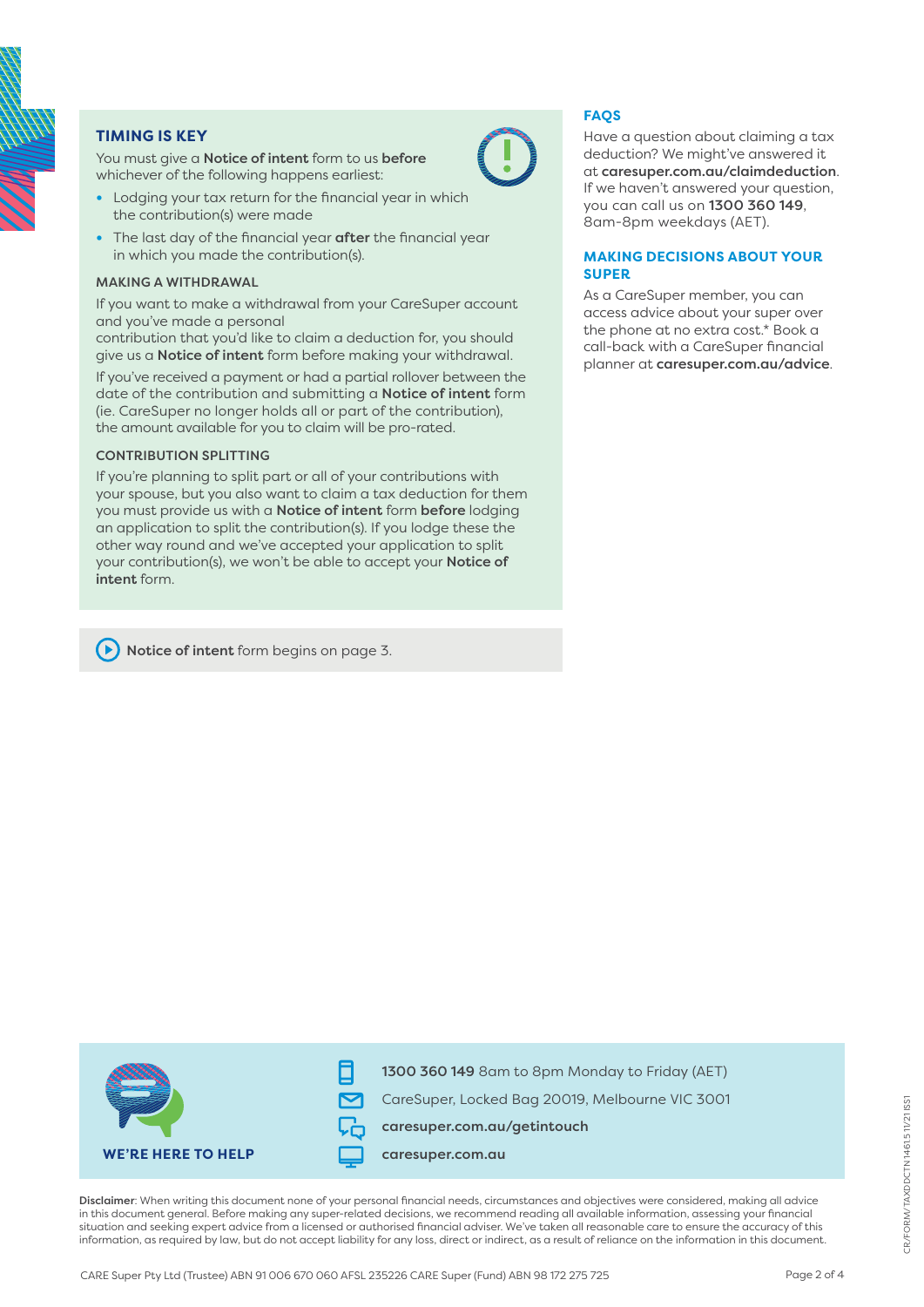### **CareSuper**

# **Notice of intent form**

Use this form to claim a tax deduction for personal super contributions or to vary a previous valid Notice of intent form.

If you want to claim an income tax deduction for contributions you made to CareSuper complete sections 1 and 2.

If you want to reduce the amount submitted in a previous valid Notice of intent complete sections 1 and 3. Complete this form in blue or black pen using BLOCK LETTERS and tick  $\oslash$  where applicable.

#### **SECTION 1: PERSONAL DETAILS**

| Member account number (if known) |  |  |  |  |  |  |  |
|----------------------------------|--|--|--|--|--|--|--|
|                                  |  |  |  |  |  |  |  |
| Postcode<br>State/territory      |  |  |  |  |  |  |  |
| Your tax file number (TFN)*      |  |  |  |  |  |  |  |
|                                  |  |  |  |  |  |  |  |

\* CareSuper is authorised to collect your TFN under the Superannuation Industry (Supervision) Act 1993. We will treat it as confidential and only use it for lawful purposes. It's not an offence not to provide your TFN. However, if you don't provide your TFN, and CareSuper doesn't already hold your TFN, we aren't able to accept your personal contributions covered by this Notice of intent. If you're uncertain about whether you have provided your TFN previously, you can check your MemberOnline account at caresuper.com.au/login or call 1300 360 149. To read our full TFN statement please go to caresuper.com.au/tfncollectionstatement.

#### **SECTION 2: ORIGINAL NOTICE TO CLAIM A TAX DEDUCTION**

Complete this section to claim a tax deduction for personal contributions you made to your CareSuper account.

Already submitted a **Notice of intent** form? If you want to claim a tax deduction for an additional amount not covered by your previous Notice of intent form only write the amount you want to claim this time.

Financial year ended 30 June 20

My personal contributions to CareSuper

in the above financial year were  $\sim$  \$

I want to claim \$ , . of these personal contributions as a tax deduction.

#### **DECLARATION**

I declare that at the time of lodging this notice:

- I intend to claim the personal contributions stated as a tax deduction
- I'm a current CareSuper member
- CareSuper currently holds these contributions and hasn't begun to pay a superannuation income stream based in whole or part on these contributions.

I'm lodging this notice at the earlier of either:

- Before the end of the day that I lodged my income tax return for the income year in which the personal contributions were made, or
- Before the end of the income year following the year in which the contribution was made.



#### **INCREASING THE AMOUNT YOU WANT TO CLAIM**

If you want to increase the amount you intend to claim as a deduction, you don't give us a variation notice. Instead, you give us a second Notice of intent form specifying the additional amount you wish to claim. This second Notice of intent form is subject to the due date for lodging — see timing section on page 2.

#### **CONTACT US**

For more information about claiming a tax deduction or for help filling out this form contact us on 1300 360 149.